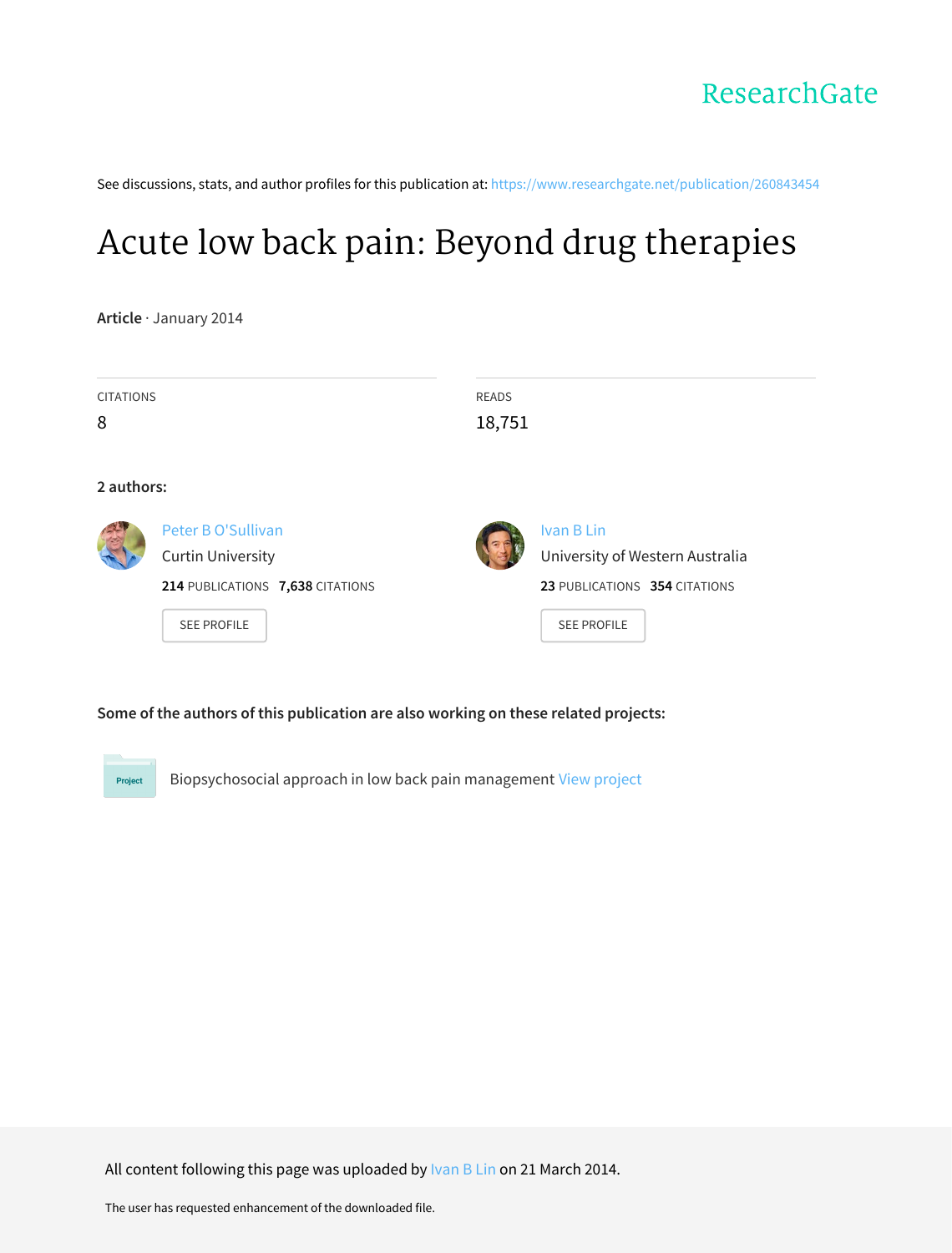# Acute low back pain Beyond drug therapies

PETER O'SULLIVAN DipPhysio, PGradDipMTh, PhD, FACP IVAN LIN BSc(Physio), MManipTher, PhD

An approach to low back pain should involve an initial triage to screen for serious pathology, assessment for psychosocial risk, clear explanations to reduce the sense of threat, active rehabilitation and discouragement of unwarranted radiological investigation.

PAIN MANAGEMENT TODAY 2014; 1(1): 8-13

Professor O'Sullivan is a Professor at the School of Physiotherapy, Curtin University and Specialist Musculoskeletal Physiotherapist at Body Logic Physiotherapy, Perth, WA.

Dr Lin is Adjunct Senior Teaching Fellow at the School of Physiotherapy, Curtin University, Assistant Professor at the Combined Universities Centre for Rural Health, University of Western Australia, Perth, and Physiotherapist at Geraldton Regional Aboriginal Medical Service, Geraldton, WA.



ow back pain (LBP) is rated as one of the most disabling<br>health disorders in the western world, resulting in an<br>enormous personal, social and economic burden.<sup>1</sup> During<br>adolescence there is an exponential increase in the r ow back pain (LBP) is rated as one of the most disabling health disorders in the western world, resulting in an enormous personal, social and economic burden.<sup>1</sup> During adolescence there is an exponential increase in the reporting concurrent increase in disability, care seeking and activity avoidance associated with the disorder.<sup>2</sup> LBP is rarely reported before the age of 10 years. At any point in time, a quarter of all adults in Australia have LBP.3 For a significant group, estimated between 10% and 40%, LBP becomes persistent and profoundly disabling.<sup>4</sup> LBP is also commonly comorbid with other pain disorders, such as other musculoskeletal pains, headache, migraine, pelvic girdle pain and irritable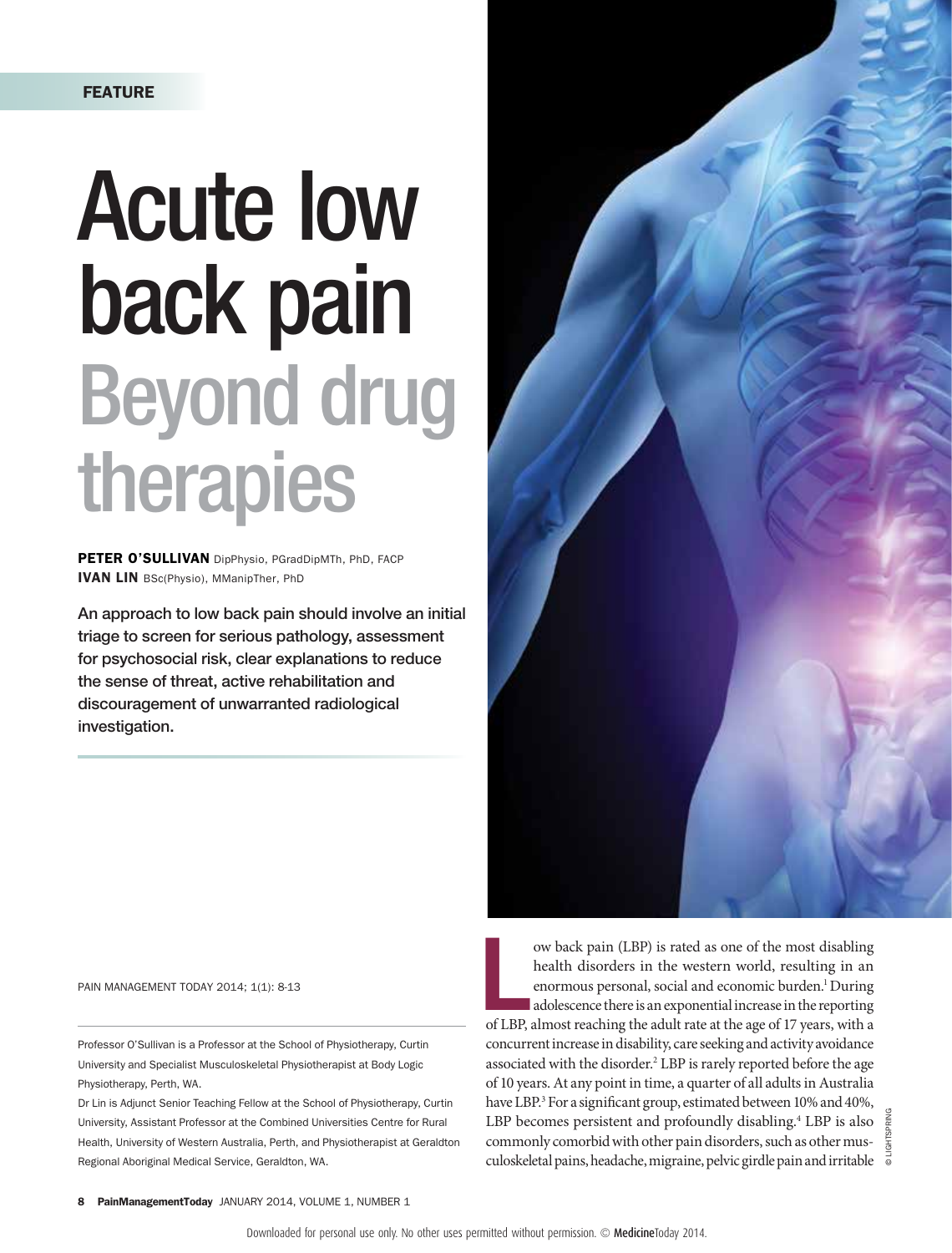

bowel syndrome, as well as other health disorders such as depression and anxiety, highlighting its complex and multidimensional nature.

The biomedical approaches to managing LBP over the past 15 years have led to an exponential increase in physical therapies, MRI imaging, spinal injections, surgical interventions and pharmacological treatments, with a massive increase in health care costs.5 This is despite evidence that only 8 to 15% of patients with LBP have an identified pathoanatomical diagnosis, leaving most patients diagnosed as having 'nonspecific' LBP, resulting in a management vacuum. Ironically, this has also been associated with a concurrent increase in disability and chronicity relating to LBP, highlighting the failure of the current approaches to management.<sup>5</sup>

### Key points

- The burden of low back pain can be reduced if management is more aligned with evidence.
- The evidence supports a patient-centred approach to low back pain care that addresses the biopsychosocial influences on the disorder and empowers patients to actively self-manage.
- Radiological imaging should only be undertaken when there are clear indications for its use.
- Short, easy-to-use, evidence-based tools are available to assist clinicians in managing patients with low back pain.

It has been proposed that the reason for the failure of current clinical practice to effectively manage LBP is in part associated with a lack of adherence to current evidence. This is related to a dominant biomedical approach to managing LBP and the failure to adequately consider and manage LBP from a biopsychosocial perspective. There is also a lack of patient-centred targeted management based on this knowledge. Best practice for the management of acute LBP incorporates:

- initial diagnosis based on a triage process
- interpreting an LBP disorder from a biopsychosocial perspective (including screening patients according to the risk of ongoing disabling LBP)
- tailoring management according to the presentation and in a way that empowers patients as active participants in their recovery.6

#### Diagnosis and assessment

#### Triage process

In most people, LBP is benign and represents a simple back sprain associated with a mechanical loading incident or a 'pain flare' associated with psychosocial or lifestyle stresses. On the initial visit, triage is required to eliminate the small possibility of serious or specific pathology.<sup>7</sup>

Only 1 to 2% of people presenting with LBP will have a serious or systemic disorder, such as systemic inflammatory disorders, infections, spinal malignancy or spinal fracture. Features such as an insidious onset of pain, constant and nonmechanical nature of pain (not clearly provoked by postures and movement), night pain, morning stiffness, past history of malignancy, age over 65 years and/or declining general health warrant further investigation. Recent evidence suggests that the best predictors of fracture are the presence or 'cluster' of a history of severe traumatic injury, the presence of abrasions or contusion, prior corticosteroid use and being a woman over 74 years of age.<sup>8</sup> The factor that best predicts malignancy is a previous history of malignancy. It should also be noted that a number of systemic, abdominal and pelvic pathologies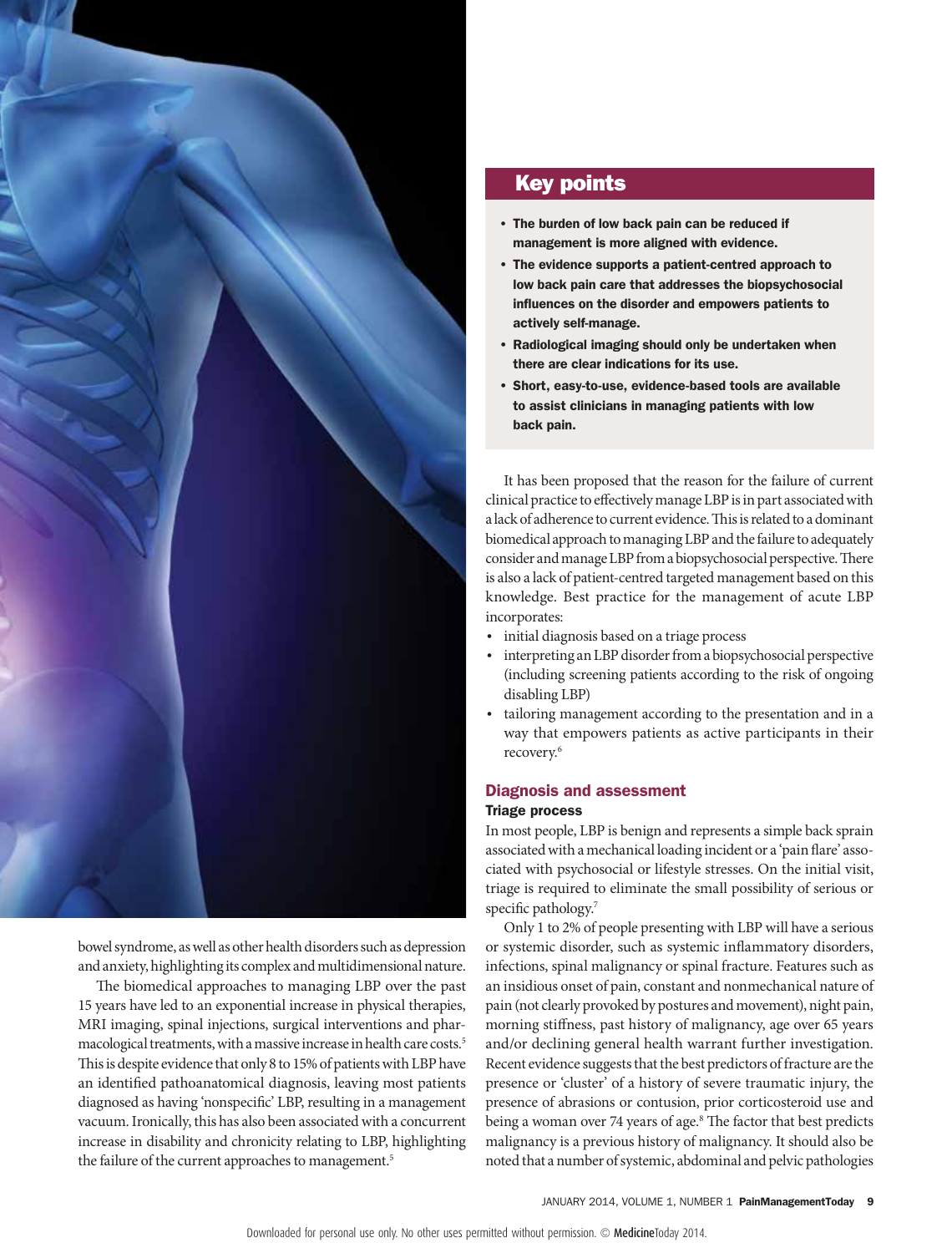

may also cause people to present with spinal pain.7

#### The role of imaging

In approximately 5 to 10% of people with LBP, the pain may be associated with radicular features with or without neurological deficit. This is associated with compression of the nerve root spinal cord or cauda equina syndrome, which is linked to an underlying pathology, such as disc prolapse, lateral recess and canal stenosis or advanced grade spondylolisthesis (see the flowchart on this page). A presentation of progressive neurological deficits or signs of cauda equina syndrome (new urine retention, faecal incontinence or saddle anaesthesia) warrants further investigation.7

Nonspecific low back pain in which a definitive pathoanatomical diagnosis cannot be made accounts for 90% of people who experience LBP.7

Radiological imaging for LBP, in the absence of red flags, progressive neurological deficits and traumatic injury, is not warranted and may in fact be detrimental. However, over-imaging for LBP is endemic in primary care.<sup>9</sup> Although advanced disc degeneration, spondylolisthesis and modic changes of the vertebral end plate (changes to the bone structure of the vertebral body that may be seen on MRI) are associated with an increased risk of LBP, they do not predict future LBP.<sup>10,11</sup> Further confounding the problem of diagnosis is the high prevalence of 'abnormal' findings on MRI in pain-free populations (disc degeneration [91%], disc bulges [56%], disc protrusion [32%], annular tears [38%]).<sup>12</sup> Furthermore, these findings correlate poorly with pain and disability levels.<sup>5</sup> Critically, there is strong evidence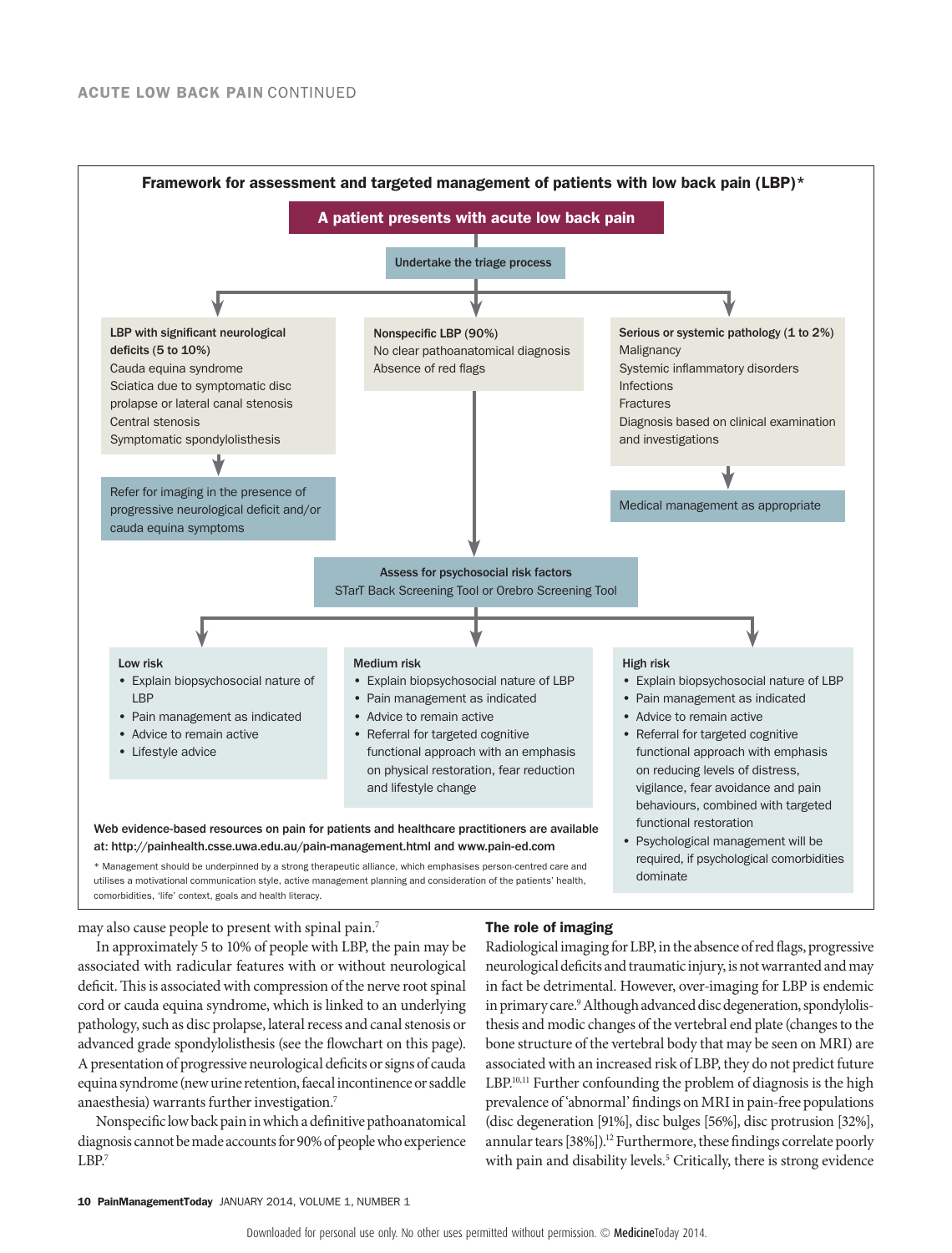#### 1. Messages that can harm in patients with nonspecific low back pain

#### Promote beliefs about structural damage/dysfunction

'You have degeneration/arthritis/disc bulge/disc disease/ a slipped disc'

'Your back is damaged'

- 'You have the back of a 70-year-old'
- 'It's wear and tear'

#### Promote fear beyond acute phase

'You have to be careful/take it easy from now on' 'Your back is weak' 'You should avoid bending/lifting'

#### Promote a negative future outlook

'Your back wears out as you get older' 'This will be here for the rest of your life' 'I wouldn't be surprised if you end up in a wheelchair'

#### Hurt equals harm

'Stop if you feel any pain' 'Let pain guide you'

that unwarranted imaging makes patients worse; MRI scans for nontraumatic LBP lead to poorer health outcomes, greater disability and work absenteeism due to the pathologising of the problem.<sup>10</sup>

#### It's not just about the back

There is growing evidence that factors such as sleep disturbance, sustained high stress levels, depressed mood and anxiety are strong predictors of LBP.13 This highlights growing evidence for the role that lifestyle and negative emotional factors play in sensitising spinal structures via the central nervous system and dysregulation of the hypothalamic–pituitary–adrenal axis. This may reflect clinically as a patient presenting with acute LBP, reporting high levels of pain, distress and muscle guarding associated with a 'minor' mechanical trigger.

It is also important to note that negative beliefs about LBP are predictive of pain intensity, disability levels and work absenteeism as well as chronicity.14 Beliefs that independently increase disability and impair recovery in an episode of LBP are having a negative future outlook (e.g. 'I know it will just get worse') and believing that 'hurt equals harm' and that 'movements that hurt should be avoided' because of fear of pain and/or harm.<sup>14</sup> Many of these beliefs gain their origins from healthcare practitioners,15,16 highlighting the critical role of communication in the acute care of people with LBP (see Boxes 1 and 2).

There is also evidence that, in the absence of a clear traumatic injury, pain behaviours, such as limping, protective muscle guarding and grimacing, are more reflective of catastrophic thinking (e.g. 'my back is damaged', 'I am never going to get better' and 'I am going to end up in a wheel chair'), fear and distress.<sup>17</sup> These behaviours can result in abnormal loading of sensitised spinal structures, feeding a

#### 2. Messages that can heal in patients with nonspecific low back pain

#### Promote a biopsychosocial approach to pain

'Back pain does not mean your back is damaged – it means it is sensitised'

'Your back can be sensitised by awkward movements and postures, muscle tension, inactivity, lack of sleep, stress, worry and low mood'

'Most back pain is linked to minor sprains that can be very painful' 'Sleeping well, exercise, a healthy diet and cutting down on your

smoking will help your back as well'

'The brain acts as an amplifier – the more you worry and think about your pain the worse it gets'

#### Promote resilience

'Your back is one of the strongest structures of the body' 'It's very rare to do permanent damage to your back'

#### Encourage normal activity and movement

'Relaxed movement will help your back pain settle' 'Your back gets stronger with movement' 'Motion is lotion' 'Protecting your back and avoiding movement can make you worse'

#### Address concerns about imaging results and pain

'Your scan changes are normal, like grey hair'

- 'The pain does not mean you are doing damage your back is sensitive'
- 'Movements will be painful at first like an ankle sprain but they will get better as you get active'

#### Encourage self-management

'Let's work out a plan to help you help yourself'

'Getting back to work as you're able, even part time at first, will help you recover'

vicious cycle of pain. They are also linked to poor coping styles, such as avoidance and excessive rest, and leave the person feeling helpless and disabled. In contrast, people who have positive beliefs about LBP and its future consequences are less disabled.<sup>14</sup>

In contrast to popular belief, there is little evidence that LBP is associated with a loss of 'core' or trunk stability. Rather, there is growing evidence that altered movement patterns and increased trunk muscle co-contraction are associated with the recurrence and persistence of LBP, providing opportunities for targeted management.<sup>6</sup>

#### Screening patients with nonspecific LBP

There is evidence suggesting that healthcare practitioners are poor at identifying psychological risk factors (depression, anxiety, catastrophising and fear) associated with LBP.18 This highlights the need to screen patients with LBP for psychological risk factors in primary care. Simple screening tools such as the STarT BackScreening Tool (see http://painhealth.csse.uwa.edu.au/pain-self-checks.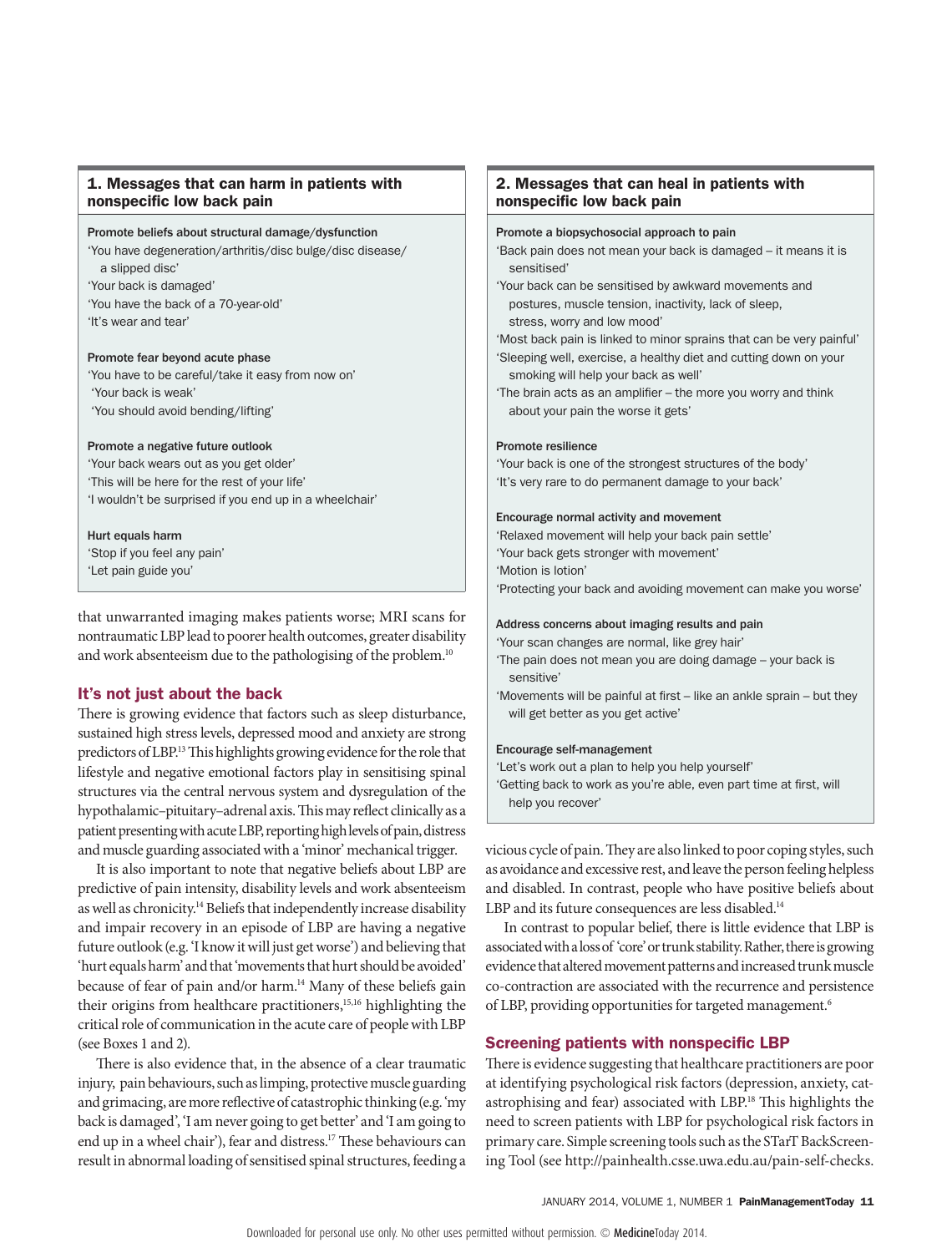#### 3. Activities and exercises to recommend to patients with acute low back pain

#### Advice for patients

'Pain with movement does not mean you are doing harm'

- 'Gradually increase your activity levels based on time rather than the levels of pain'
- 'It is safe to exercise and work with back pain you may just have to modify what you do in the first few days'

#### The guidelines below may assist this process

#### Relaxation

- Encourage breathing to the lower chest wall and stomach diaphragm breathing
- Facilitate awareness of tension in the muscles of the trunk and encourage mindful relaxation

#### Mobility exercises

Encourage gentle flexibility-based exercises for spine and hips progressing from nonweight bearing to weight bearing (e.g. hip and back stretches lying down, progress to sitting and standing)

#### Functional movement training

- Encourage relaxed movements and avoidance of guarded movements, and discourage breath holding and propping off the hands with load transfer
- Encourage patients to incorporate movement training into their usual daily activities (e.g. walking, bending, twisting) and strengthening and conditioning if relevant to the patient (e.g. squatting for someone who is involved in manual work)

#### Physical activity

- Aim for patients to undertake aerobic exercise for 20 to 30 minutes each day that does not excessively exacerbate pain (e.g. walking, cycling [leg or arm cycling] or swimming based on comfort and preference)
- Explain to patients that they may need to exercise for a shorter duration initially, or exercise for short periods throughout the day to build exercise tolerance
- Advise patients to increase activity gradually (e.g. 10% per week)

Refer patient to a physiotherapist if pain and functional impairments persist and/or if the patient is at moderate to high risk of chronicity

html) and the Short Form Orebro Musculoskeletal Pain Screening Questionnaire (www.mnbml.com.au/icms\_docs/168340\_Orebro\_Questionnaire.pdf) have been developed to identify risk status based on a short questionnaire.

The STarT Back Screening Tool is designed for use in a primary care setting and is a validated tool that stratifies patients into risk groups: low risk (LBP with little distress), medium risk (moderate levels of pain, disability and distress) and high risk patients (high levels of pain, disability and distress). These risk groups are predictive of chronicity, disability and work absenteeism, providing a basis for targeted stratified care.<sup>19</sup>

The Short Form Orebro Musculoskeletal Pain Screening Questionnaire also identifies people with high psychosocial risk status.<sup>20</sup> As this questionnaire includes occupational risk factors it may be more suited to use for work-related LBP.

#### Management

#### Specific pathology

For the small group of patients (5%) who present with LBP due to disc herniation and associated radicular pain with or without neurological deficit, the natural history is very good. Prospective studies demonstrate high recovery rates (over 80%) and reduction of the herniation in most of these patients at 12 months of follow up.21 Only in people with progressive neurology and cauda equina symptoms is a surgical opinion immediately warranted. Pain management in the acute stage of radiculopathy is important when pain levels are distressing. Reinforcing the excellent natural history for the disorder is crucial to reassure the patient. As pain settles, a graduated rehabilitation program can be instituted to normalise movement and return the patient to activities of daily living. In the case of lateral recess and central canal stenosis when pain is disabling, review for decompression surgery may be indicated if conservative rehabilitation, targeting hip and spinal flexibility, exercises to reduce extension spinal loading and lifestyle factors (obesity and activity levels), has failed. Low-grade (1 to 2) spondylolisthesis can be managed well conservatively with targeted exercise programs.22

#### Nonspecific LBP

Best practice management for LBP, once the triage process has been conducted, is guided by screening for psychosocial risk factors and addressing maladaptive beliefs and behaviours to better target care.

In the acute phase of LBP, short-term pain management is indicated if the pain is distressing. There is also growing evidence that targeting the beliefs and behaviours that drive disability is more effective than simply treating the symptoms of LBP. Acute LBP may be associated with high levels of fear and distress, and providing a clear and effective explanation to the patient with an effective management plan is crucial.<sup>19</sup>

#### Explain and empower patients about their LBP

Patients are often worried about why they are in pain and their expected prognosis. Sensitive, patient-centred communication is needed to:<sup>23</sup>

- understand patient concerns
- identify and address negative beliefs about LBP
- reassure patients regarding the benign nature of LBP
- discuss the limitations of radiological examinations
- carefully explain the biopsychosocial pain mechanisms relevant to the patient
- advise patients to keep active and normalise movement.

If radiology has been performed, emphasis should be placed on the fact that common findings (disc degeneration, disc bulges, annular tears and facet joint arthrosis) are normal in the pain-free population,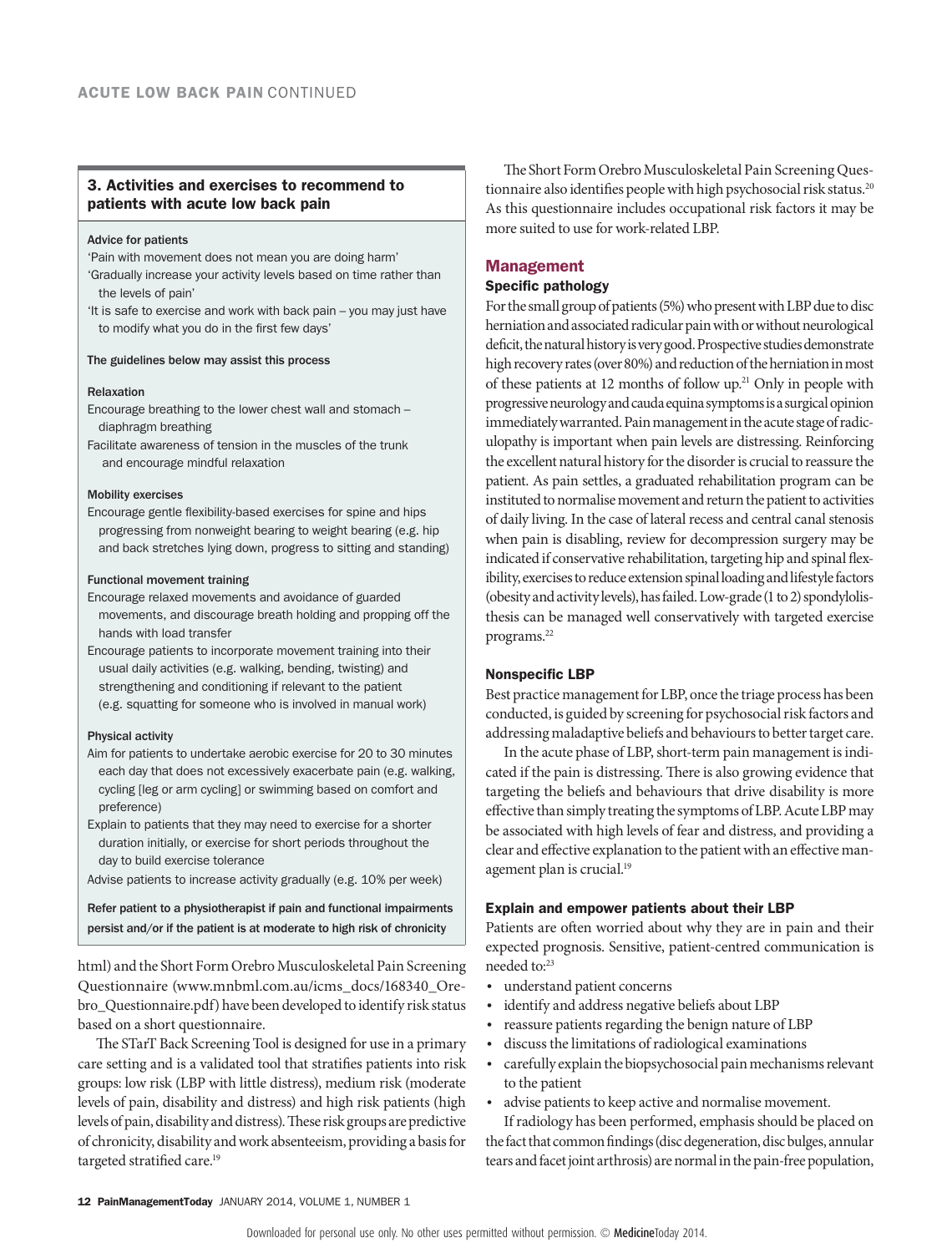are not a sign of damage or injury and do not predict outcome.<sup>24</sup> Sensitive, motivational communication builds health literacy about LBP and empowers patients to take an active role in their rehabilitation rather than rely on passive treatments (see Boxes 1 and 2). Excellent online resources for consumers with information about LBP and other types of pain are now available (see: [http://painhealth.](http://painhealth.csse.uwa.edu.au/) [csse.uwa.edu.au/](http://painhealth.csse.uwa.edu.au/) and [http://www.pain-ed.com/\)](http://www.pain-ed.com/).

#### Movement, exercise, manual therapy and work participation

A primary aim for the management of acute LBP is the restoration of normal, confident spinal movement and functional capacity (e.g. participation in work, family and recreational activities). This is crucial to facilitate a return to the whole health (physical, mental and social) of the patient. Activity modification should only be recommended in the acute phase if there is evidence of tissue strain. Otherwise, advice to keep active in a graded manner contingent on time rather than based on pain is important to reduce the pain avoidance vicious cycle. Pain behaviours and guarded movement patterns should be discouraged in the absence of a traumatic injury mechanism and in the case of trauma as tissue healing occurs.<sup>23</sup> This can be facilitated via clear exercise advice (see Box 3) that consists of:

- relaxation exercises to reduce trunk muscle guarding diaphragm breathing
- gentle mobility exercises for the spine and hips to normalise movement impairments
- functionally targeted movement training linked to strengthening and conditioning where indicated
- general aerobic exercise guided by levels of comfort and patient preference.

People with nonspecific LBP more commonly increase trunk muscle guarding and have stiffness, which paradoxically increases spinal loading and pain.<sup>6</sup> Therefore, practising relaxation of trunk muscles incorporated with graded movement training is important to unload sensitised spinal structures and allow normal movements to occur. Manual therapies may be more suitable in the acute/subacute phase when movement limitations are present to help facilitate return to normal movement patterns and functional restoration. Addressing lifestyle factors (e.g. sedentary behaviours, inactivity, stress, poor sleep hygiene, smoking and obesity) may also be important.

The importance of work should be emphasised and patients should be encouraged not to engage in avoidance behaviours related to work.25 Short-term modification of work environments may be indicated initially in the acute phase.

#### Targeted care for nonspecific LBP

Targeted care can be facilitated by a careful patient assessment in conjunction with screening tools.

For the low-risk group in which LBP is associated with low levels of distress, best practice management consists of suitable pain management if needed, advice regarding the benign nature of LBP, guidance to keep active and normalise movements, and modification

of lifestyle factors. This group should need minimal intervention and has a good prognosis. Over-investigating and treating this group may result in worse outcomes.19

For the medium-risk group in which LBP is associated with moderate distress levels, best practice management consists of suitable pain management if pain is distressing, advice regarding the benign nature of LBP and reinforcing the importance of keeping active. Physiotherapy interventions that include dealing with the cognitive aspects of LBP, targeted functional restoration and lifestyle advice are shown to be more effective than traditional therapies, such as manipulation, stabilising and/or general exercises to reduce disability, work absenteeism and the need for ongoing healthcare.<sup>19,23</sup>

The high-risk group in which LBP is associated with high distress levels requires special attention, directing management to reduce high levels of fear, anxiety, depressed mood, catastrophising and distress. Interventions that incorporate motivational interviewing techniques, careful explanations regarding biopsychosocial pain mechanisms pertaining to the individual, exposure training for feared movements and restoration of normal movement based on the patient's presentation require a higher level of training.19,23 Allocating greater healthcare resources (in terms of time and clinicians with greater expertise) has long-term clinical and healthcare cost benefits.<sup>19</sup>

If LBP is linked to panic attacks, post-traumatic stress and depression, consideration for psychological referral of the patient may be indicated. In the case of severe and distressing pain that persists, pain management that addresses central pain mechanisms may be required. In this case, it is important that all interventions are used in an integrated way to change behaviour linked to functional restoration, rather than as treatments in isolation.

#### **Conclusion**

An approach to managing patients with LBP to reduce the burden in the community involves: an initial triage to screen for serious pathology; assessment of psychosocial risk; provison of clear explanations to reduce the sense of threat; encouragement of active rehabilitation; and discouragement of unwarranted radiological investigation.

Screening and targeting management for more complex cases when psychosocial risk factors and pain behaviours dominate, and using interventions that target the cognitive and functional impairments associated with the disorder, reduces the burden of disability, work absenteeism and associated health and societal costs. Pain management and psychological interventions should be incorporated if pain levels and psychological distress dominate the disorder. PMT

#### Acknowledgements

We acknowledge Dr Roger Goucke and Dr Mick Gibberd for reviewing earlier drafts of this manuscript.

#### References

A list of references is included in the website version (www.medicinetoday. com.au) of this article.

COMPETING INTERESTS: None.